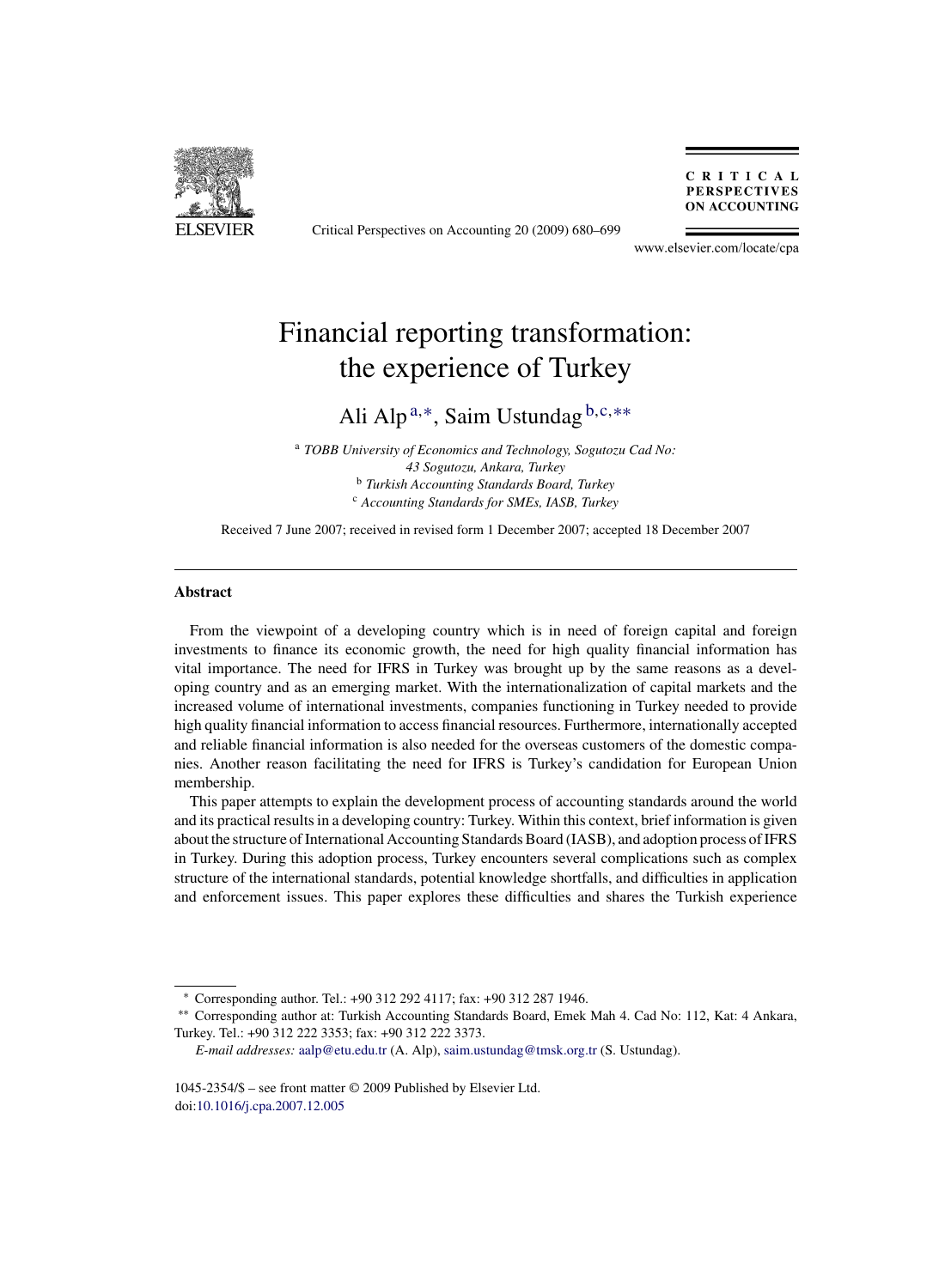from a viewpoint of a regulator and an academician, and discusses the proper and consistent way implementing a "Principle Based" IFRS in Turkey. © 2009 Published by Elsevier Ltd.

*Keywords:* IASB; SME; Accounting standards; Turkey

#### **1. Introduction**

Today with globalisation, boundries between countries and financial markets have been removed and mutual dependence has increased. The raise of multinational company activities, economic cooperations and political unifications between developed countries increases the efforts of developing ones to be a part of this global market, which in turn requires transparent financial information. As a result of necessity for good quality information, the importance of accounting standards which are aimed to form dependable, comparable and understandable financial information, recognized all around the world. As the world continues to globalize, discussion of convergence of national and international standards has increased significantly and the need for the convergence of local financial reporting standards along with International Accounting Standards (IAS) has emerged. Today, it is generally accepted that globally consistent and a uniform financial system in a global setting will provide cost-efficiencies to private businesses and greater safeguard to the public.

Financial statements have historically been one of the main ways in which information has been provided by a company to its shareholders and to investors considering whether to contribute capital. Reduced confidence in financial information and corporate disclosure produces an investor retreat and results in an increased cost of capital. This reduces the economy's productivity ([IFAC, 2007\).](#page--1-0)

In 2002, for the purpose of setting a single market in European Union (EU), where the member states could freely trade among each other, and increase the economic productivity, a regulation requiring EU companies to prepare consolidated financial statements in accordance with the International Financial Reporting Standards (IFRS) has been accepted. The regulation that involves all member states has taken force in 2005. With this regulation IFRS has gained acceptance around the European continent but still the countries such as United States (US), Japan and Canada are allowing their domestic companies to prepare their financial statements in accordance with national legislations.

As the financial reporting practices of companies vary vastly among different nations, immense complications on prepairing, consolidating, auditing and interpreting published financial statements will remain to be a problem for a while. To combat these complications, many organizations throughout the world are involved in attempts to harmonise or standardise accounting principles and for this purpose International Accounting Standards (IAS), now renamed as International Financial Reporting Standards (IFRS), are gaining acceptance worldwide [\(Bebbington and Song, 2005\).](#page--1-0) High quality accounting standards are essential to the efficient functioning of a market economy ([SEC, 2007\).](#page--1-0) The harmonisation of financial reporting around the world will help to raise confidence of investors generally in the information they are using to make their decisions and assess their risks [\(Sajjad, 2006\).](#page--1-0)